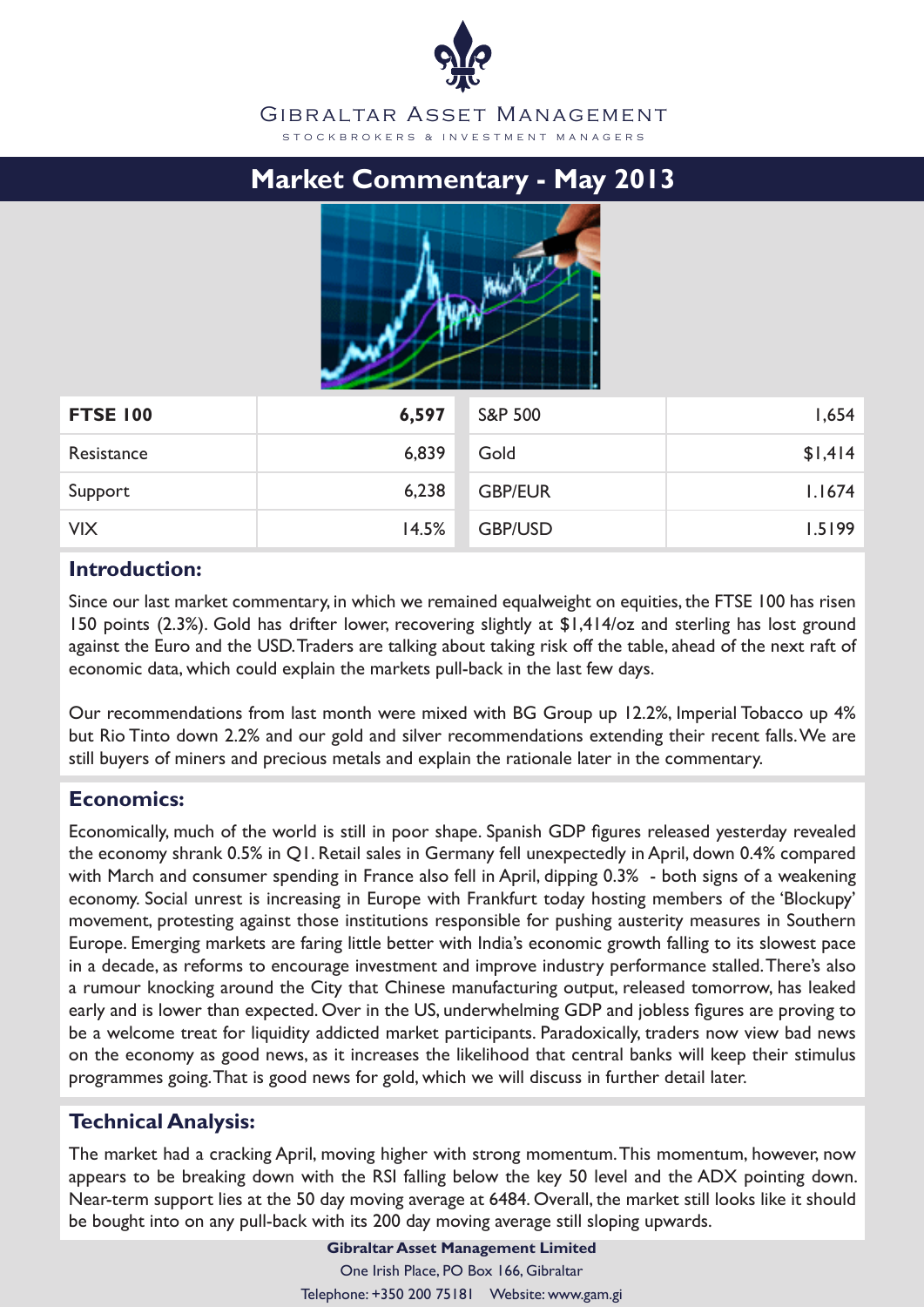

# **Market Commentary (cont)**

## **Seasonality:** *"History doesn't repeat itself, but it does rhyme" - Mark Twain*

#### lune<sup>®</sup>

The old 'Sell in May' saying does work over time, but historically it is actually June when the market tends to fall. The UK equity market has fallen on average 0.3% in June since 1935 and the DJIA (with a longer record) has fallen on average 0.2% in June since 1900, rising less than half of the time.

#### Sell in May and go away; don't come back till St Leger Day  $\bullet$

Historically, this is the worst time of the year. Since 1966 to 2009, the FTSE All-Share has returned an average of just 0.7% between May Day and Halloween (it is known as the Halloween effect in the US) compared with 7.8% between Halloween and May Day.

Our pagan ancestors knew this, which is why *Beltane* is a time of festivity (where people look ahead to fertility, plenty and joy) while *Samhain* marks the beginning of the "*darker half*" of the year. In March & April lighter evenings and warmer days cheer us up, which makes us more willing to take risks such as buying shares. So prices rise to high levels, which are difficult to sustain over the summer. In the autumn the darker nights make us more gloomy, with the result that prices fall to low levels from which they recover.

#### **First-Year U.S. Presidential Cycle &**

The stock market tends to bottom out during the second year of each new presidential term and then recover strongly in the final two years. This is due to each Administration ensuring that the economy is strong by re-election time. Unfortunately, the excessive stoking of the economic fires creates excesses, including over-priced stocks, leading to poor stock market returns in the first two years of the next term.

# **Market Outlook:**

**Over the long term** *(since 1962), the FTSE All-Share has returned 7.2% per annum and that does not include the average 3.8% dividend yield earned on top. Considering inflation averaged 6.2% over the same period, it is vital that an investor invests in equities in order to preserve the purchasing power of their money. However, markets can be subject to swings in the interim and investors should be mindful of these with a view to protecting their capital.* 

**Our allocation to the stock market remains equalweight.** Offsetting the weak economic data, J.P. Morgan is sticking with its call that markets will not see the typical seasonal weakness this time around and expect them to continue grinding higher based on the following rationale:

1) Although the markets have moved higher on the back of multiple expansion rather than EPS growth, the major market driver - asset reflation (the price-boosting impact of the massive QE injection of excess liquidity into the financial system) - will remain dominant as the prospective yield on equities continues to beat the ones offered by most other assets. For example, Eurozone aggregate high grade credit is yielding 1.9%, vs. the equity dividend yield of 3.8%.

2) Asset reflation should lead to increased buybacks. 38 MSCI Europe names have bought back stock so far this year and were rewarded by the market, outperforming by 4%.

3) Markets are still not expensive. Europe is trading on a 12.4x 12m forward P/E multiple , still below the long term median of 12.8x.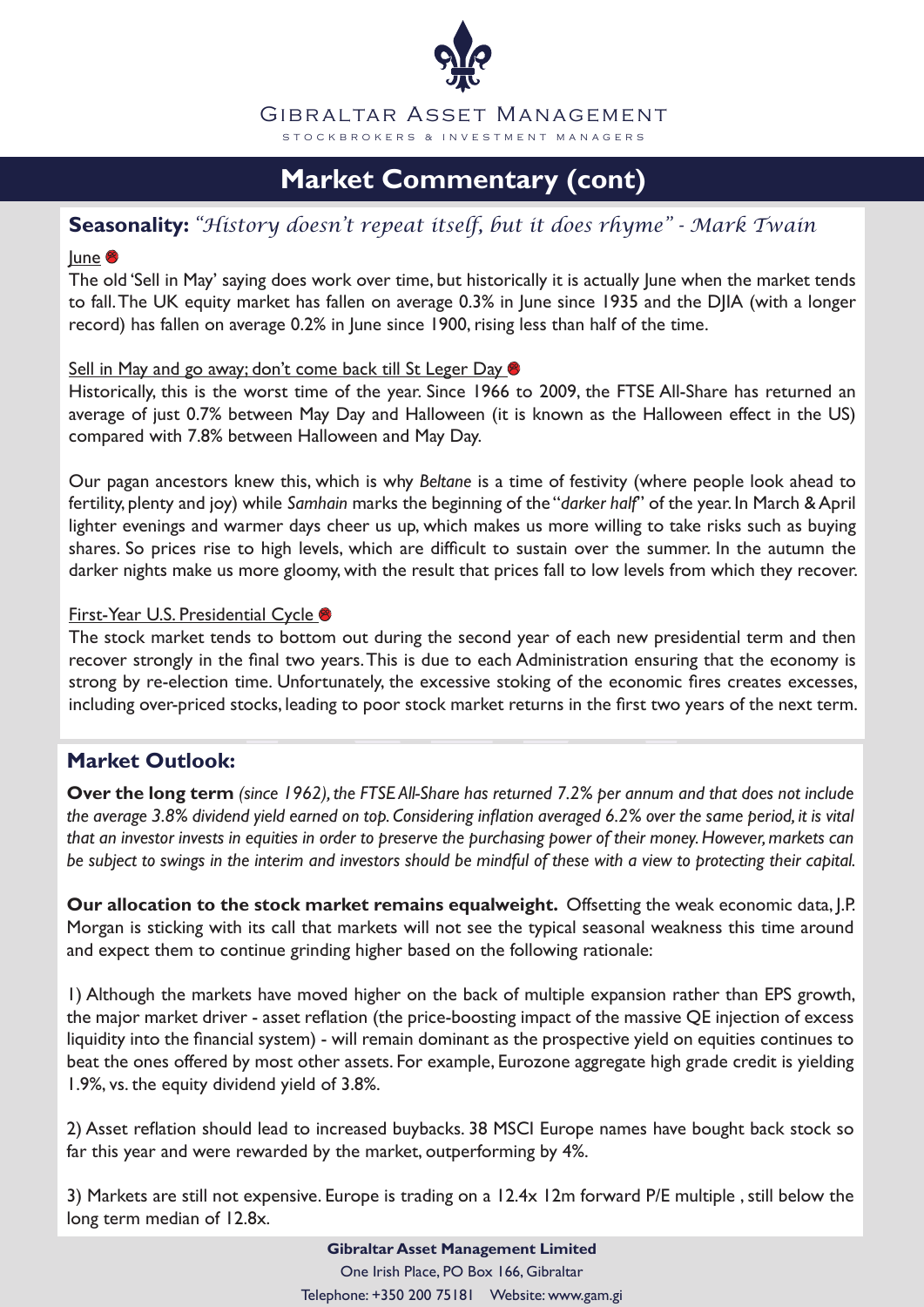

# **Market Commentary (cont)**

4) The latest Euozone flow of funds survey shows that equities remain underowned in institutional portfolios.

As a result, J.P. Morgan has raised its end-2013 S&P 500 target to 1,715, indicating 3.7% further upside. Despite this, the unrelenting rally in stocks in an environment of no great news on earnings and the economy is making many investors uncomfortable, and therefore we remain equalweight with a preference for quality defensive corporates.

#### **Tweet of The Month:**

This month we retweeted an article on why Goldman Sachs is urging its clients to switch from banks to miners.

Goldman believes that the macroeconomic backdrop is now shifting. Analyst Matthew Ross points out that not only have mining stocks underperformed banks by 90% since then end of 2010, but mining valuations are at 10-year lows against financial equities.

With a little help from China, global growth is on the up, which is one of the reasons behind Goldman's change of tack. The miners will also benefit from a lower Aussie dollar, Ross claimed. "*While structural factors will lower growth rates (Banks: weak mortgage growth, Miners: falling China demand), we think the valuation gap is excessive*," said Goldman's mining guru. "*Both have healthy balance sheets, but we view the banks as more constrained. Miners can do more on cost-out and would benefit more from a change in government, in our view.*"

Liberum Capital are also bullish on the sector, noting that the sector's yields are at multi decade highs vs. bonds and at levels not seen since the turn of the millennium vs. the FTSE 100. The mining sector is now back on an "ex-growth" yield of 4%, vs. an average of 3.1% following the advent of the super cycle.

They argue that current yields appear to be pricing in dividend growth between 2%-4% annually with no upside from specials or buybacks - too conservative in their view, given cash coverage ratios 1.5x-4.0x from 2014.

Some very basic analysis using a Dividend Discount Model suggests that current yields, providing they are robust, are sending out a clear 'buy' signal. Liberum has run stress tests assuming iron ore at \$90/t, copper at \$2.50/lb and all other commodities at spot and found that under this scenario, Rio Tinto, BHP Biliton and Glencore Xstrata continue to cover dividends through free cash generation once committed capex rolls off.

We continue to favour our favourite mining name, Rio Tinto, currently trading on a dividend yield of 4.4% and a low P/E multiple of 8.1x.

> **Gibraltar Asset Management Limited** One Irish Place, PO Box 166, Gibraltar Telephone: +350 200 75181 Website: www.gam.gi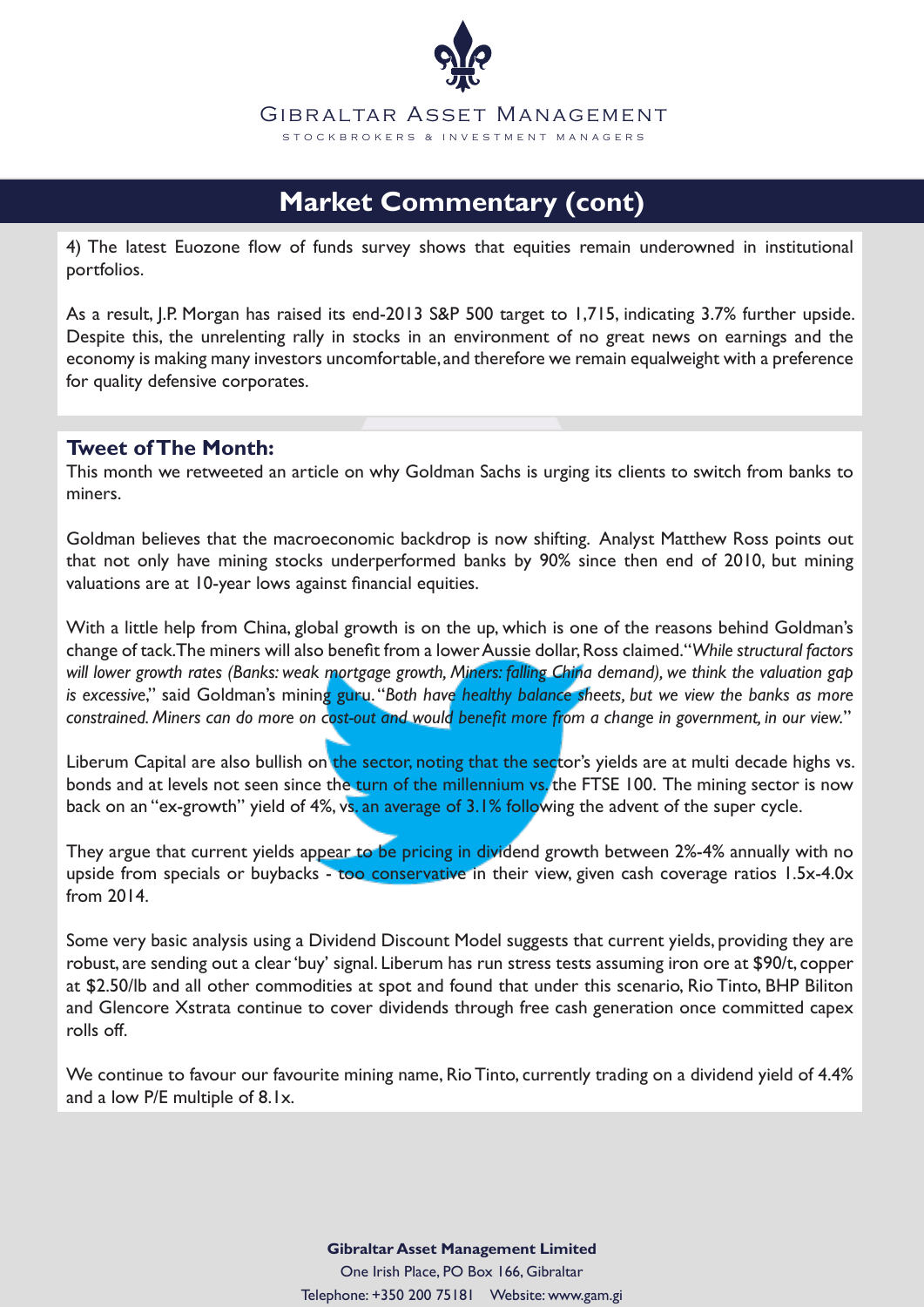

# **Market Commentary (cont)**

#### **Recommended Investments:**

#### **Equities**

1) Rio Tinto - 2919p, 8.1x P/E, 4.3% yield

Mining sector yields are at multi-decade highs vs. bonds and at levels not seen since the turn of the millennium vs. the FTSE 100. Despite the prospect of negative headwinds from falling iron ore, we think RIO is pricing in sustained iron ore prices below \$90/t (unlikely in our view), whilst dividend coverage looks extremely robust under stressed commodity prices. Deutsche Bank has a 4489p price target, suggesting 54% potential upside.

2) iShares DJ Emerging Markets Select Dividend - 1880p

Emerging markets have come off in recent weeks. This leaves this low-cost (0.65% p.a.) ETF that tracks emerging market dividend paying companies looking good value on a yield of 4.4%.

#### **Fixed Interest**

1) CLS 5.5% 31/12/19 - 102.70

Unrated corporate bond with a GRY back at 5%. Good value in this low interest rate environment. See research note of 28/08/12 on our website for further details.

#### 2) Tullett Prebon 5.25% 11/06/19 - 100.50

Investment grade corporate bond with a GRY back above 5%. Good value in this low interest rate environment.

3) iShares Emerging Markets Local Government Bond ETF - 6112p

Emerging markets have come off in recent weeks, leaving this low-cost (0.5% p.a.) ETF looking like good value. The fund tracks the emerging market government debt of eight countries and has a average maturity of 8 years and GRY of 5.4%. See research note of 17/02/12 on our website for further details.

#### **Commodities**

1) Gold Bullion Securities - low cost ETF that holds allocated gold in a vault

2) ETFS Physical Silver - low cost ETF that holds allocated silver in a vault

Both will benefit from further quantitative easing. Fidelity argue that there are four possible mechanisms through which it could do so, even if we discount the possibility that printing money is inflationary:

i-Insofar as QE reduces bond yields, it reduces the opportunity cost of holding gold - which is the income foregone. This should increase demand for the metal.

ii-Gold should benefit if increased QE generates more uncertainty - say about its impact upon the economy or about the pace and timing of its eventual reversal. Uncertainty is often good for gold.

iii-The weaker growth that triggers more QE might attract investors into gold simply as they look for good ways to diversify equity risk.

iv-If a sufficient number of investors believe that QE will boost the gold price, for whatever reason, then gold will rise. Some beliefs can be self-fulfilling.

> **Gibraltar Asset Management Limited** One Irish Place, PO Box 166, Gibraltar

Telephone: +350 200 75181 Website: www.gam.gi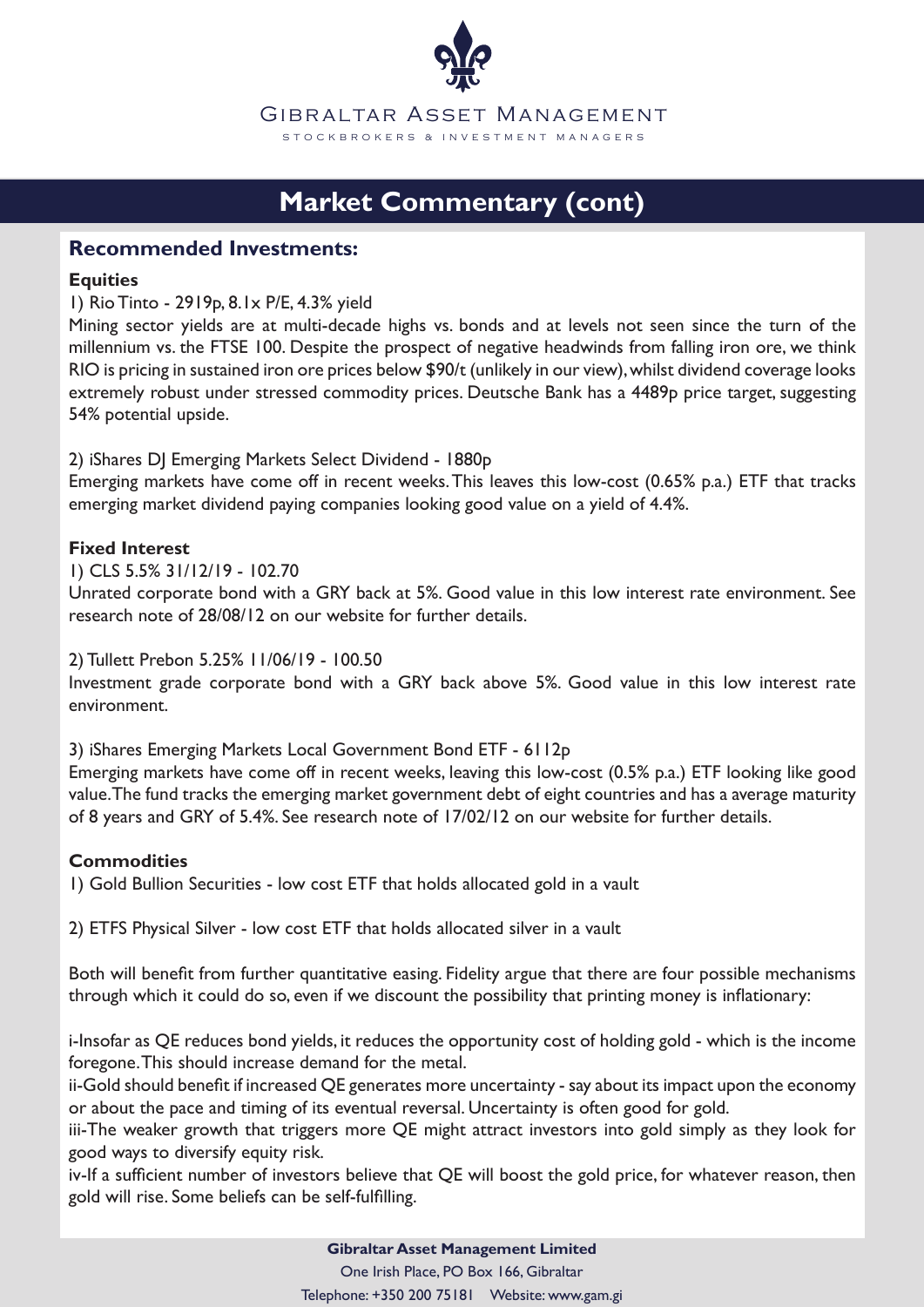#### GIBRALTAR ASSET MANAGEMENT

S T O C K B R O K E R S & IN V E S T M E N T M A N A G E R S

### **Chart Legend:**



bollinger bands (an indicator that measures 2 standard deviations away from the 20 day m/a) (signifies the long-term direction of the security - whether it is in a bull or bear market) (signifies the medium-term direction of the security) (signifies the short-term direction of the security. prices tend to gyrate around their 20 day m/a) 400 day moving average (signifies the long-term direction of the security - whether it is in a bull or bear market)

### **Technical Analysis Guide:**

RSI (relative strength index) - indicates whether a security is overbought (above 70) or oversold (below 30). Also when the RSI moves above 50 that is considered bullish (or vice versa).

ADX (average directional index) - indicates whether a security is in a trend (above 20) or not in a trend (below 20). For trending markets moving averages work best when considering lines of support/resistance. For non-trending markets Bollinger Bands work best (sell at upper band, buy at lower band).

#### **Research Disclaimer**

Gibraltar Asset Management is a trading name of Gibraltar Asset Management Limited, is a member firm of the London Stock Exchange and is authorised and regulated by the Financial Services Commission. Research: Neither the information nor the expressed opinions in this document constitute or intend to be an offer, or a solicitation of an offer, to buy or sell relevant securities (i.e. securities mentioned herein and options, warrants, or rights to or interests in any such securities). The information and opinions contained in this document have been compiled from, and based upon generally available information and independent research undertaken by ourselves which has been qualified and reviewed by our portfolio managers for suitability or appropriateness. However, the accuracy or completeness of the analysis cannot be guaranteed. Confidentiality: The information in this document and any attachments may contain proprietary information some or all of which may be legally privileged. It must not be disclosed to or used by persons other than the intended recipient. If received in error, please notify us immediately and then delete this document. Content: Please note that the content of this document may be e-mailed and may be intercepted, monitored or recorded for compliance purposes. Copyright: Copyright in this document and any attachments created by Gibraltar Asset Management Limited belongs to Gibraltar Asset Management Limited unless otherwise stated. Care: Gibraltar Asset Management Limited shall not be liable to the recipient or any third party for any loss or damage howsoever arising from this document and / or its content, including if e-mailed, loss or damage caused by virus. It is the responsibility of the recipient to ensure that the opening or use of this document and any attachments shall not adversely affect systems or data. Contact: Telephone +350 200 75181 Mail: gam@gam.gi Website:www.gam.gi